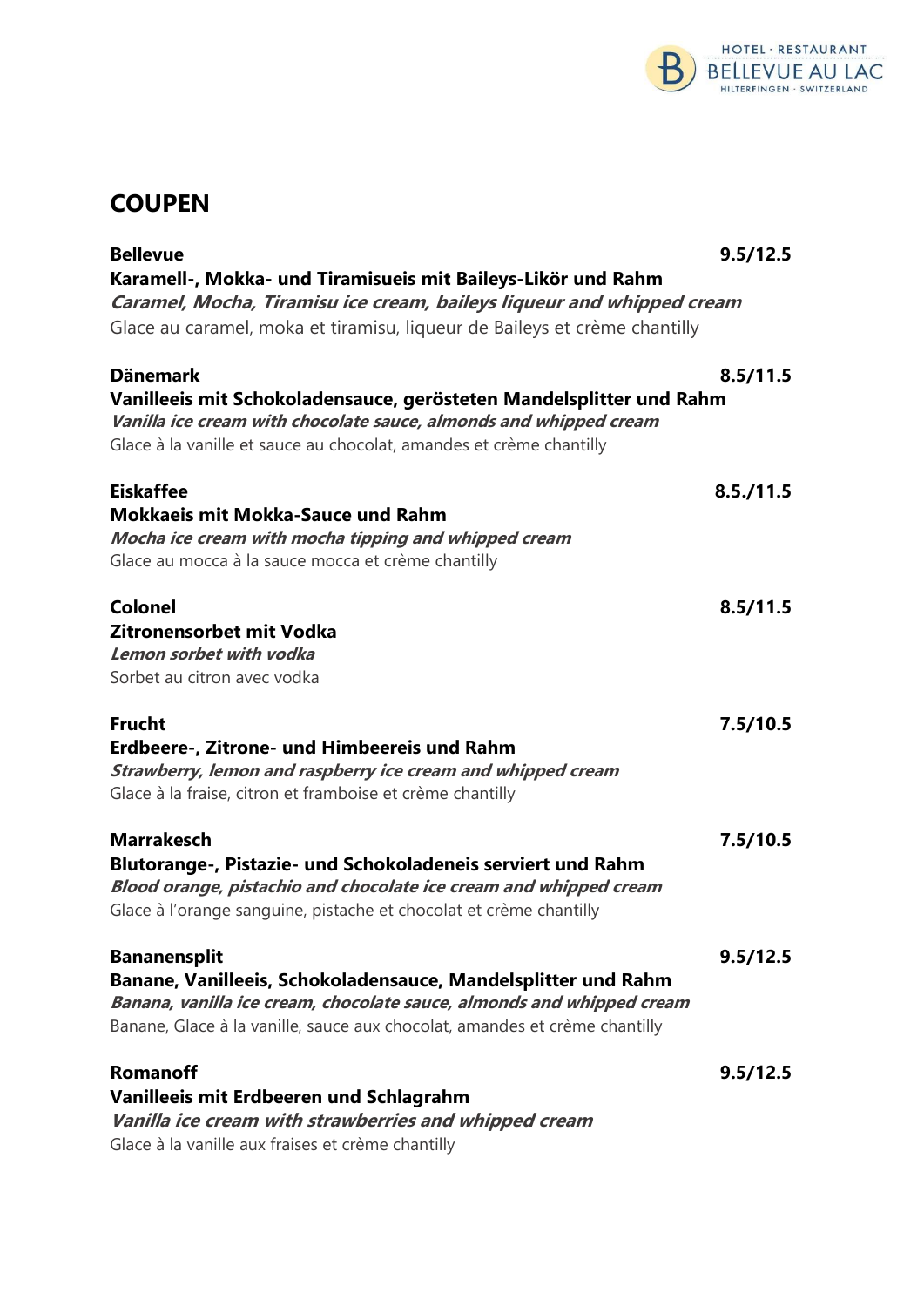

### GLACE-AUSWAHL

Vanille, Schokolade, Karamell, Mokka, Stracciatella, Tiramisu, Pistazie, Erdbeere, Kokosnuss Vanilla, Chocolate, Caramel, Stracciatella, Mocha, Tiramisu, Pistachio Strawberry, Coconut Vanille, Chocolat, Caramel, Stracciatella, Mocca, Tiramisu, Pistache, Fraise, Noix de coco

### SORBET-AUSWAHL

Zitrone, Blutorange, Himbeere Lemon, Blood orange, Raspberry Citron, Orange sanguine, Framboise

> pro Kugel 3.5 mit Schlagrahm 1.5

# KÄSE

| Käsevariation mit regionalen Weich- und Hartkäsen          | 13.5/18.5 |
|------------------------------------------------------------|-----------|
| vom Affineur Jumi                                          |           |
| serviert mit Früchtebrot und Chutney                       |           |
| Cheese variation served with fruit bread and chutney       |           |
| Variation de fromage servi avec pain aux fruits et chutney |           |

# TORTEN & KUCHEN

Tägliches Angebot an Kuchen & Torten 8.50 Unser Serviceteam informiert Sie gerne Daily offer of cakes & tarts Our service team will be happy to inform you Gâteaux et tartes selon l'offre du jour Notre équipe de service se fera un plaisir de vous renseigner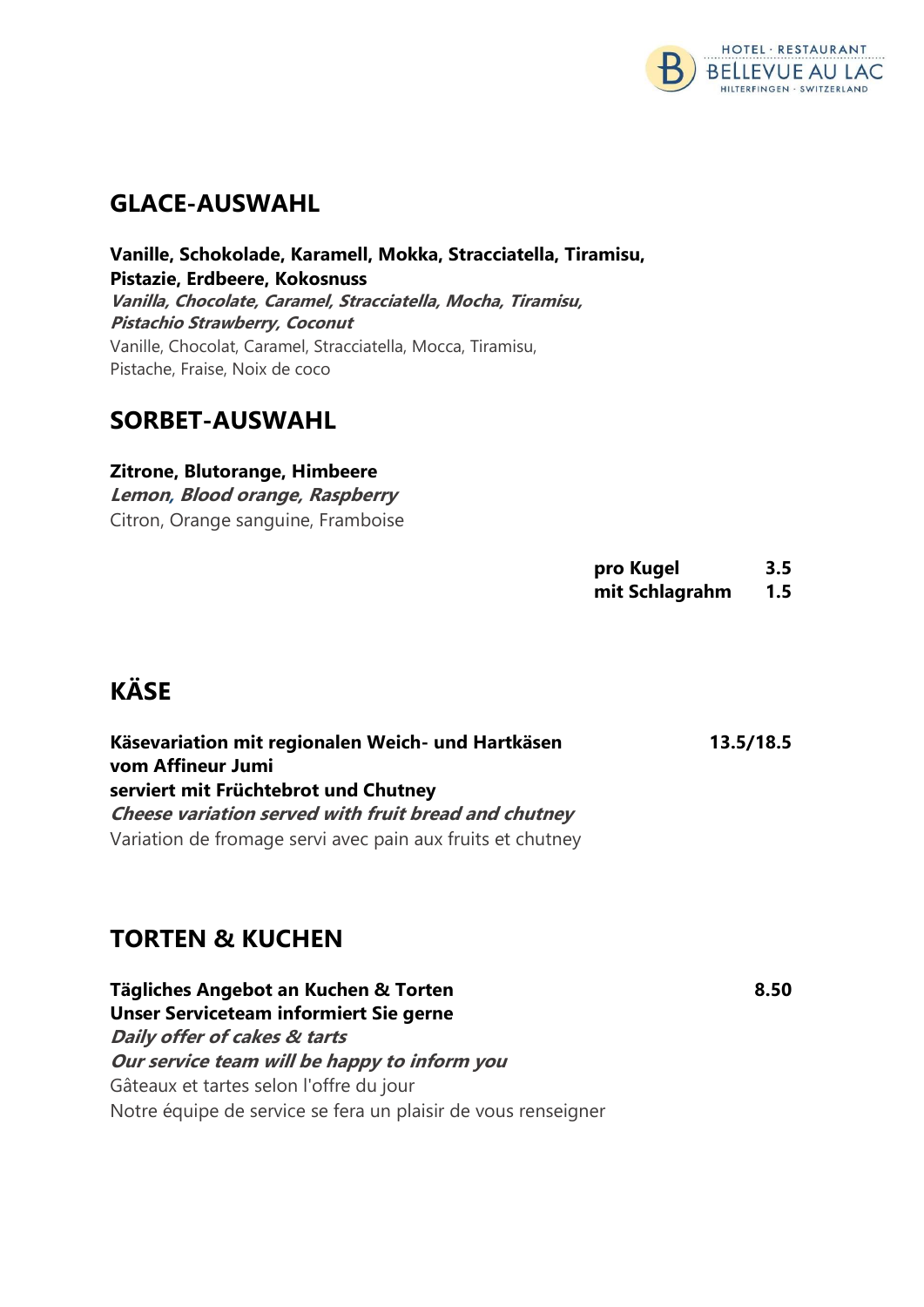

# KLEINE KARTE

Sonntags von 13.45-18.00

| Bunter Blattsalat mit gerösteten Kernen<br>mit weisser Balsamico-Vinaigrette oder French-Dressing<br>Green salad with roasted grains and sprouts<br>with white balsamic vinaigrette or French dressing<br>Salade verte à la graine rôtie et de germes<br>avec vinaigrette blanche ou sauce française                                                                                                                                                                                                                                                     | 6.5/8.5  |
|----------------------------------------------------------------------------------------------------------------------------------------------------------------------------------------------------------------------------------------------------------------------------------------------------------------------------------------------------------------------------------------------------------------------------------------------------------------------------------------------------------------------------------------------------------|----------|
| <b>Bellevuesalat</b><br>Bunter Blattsalat mit Karotten, Mais, Rotkohl, Radieschen,<br>getrockneten Cranberries, Kernen und Sprossen<br>mit weisser Balsamico-Vinaigrette oder French-Dressing<br><b>Bellevue salad</b><br>Colorful leaf salad with carrots, sweet corn, red cabbage, radishes,<br>dried cranberries, seeds and sprouts<br>with white balsamic vinaigrette or French dressing<br>Salade Bellevue<br>Salade verte avec carottes, maïs, chou rouge, radis,<br>canneberges séchées et graines<br>avec vinaigrette blanche ou sauce française | 8.5/10.5 |
| Apéro-Teller mit Schlosswurst, Trockenfleisch, Berg- und Hobelkäse<br>Regional antipasti platter: Castle sausage, dried meat and mountain cheese<br>Assiette de antipasti régionale : Saucisse du château, viande séchée, fromage de<br>montagnes                                                                                                                                                                                                                                                                                                        | 18       |
| <b>Tatar vom Rind serviert mit Toast und Butter</b><br><b>Beef steak tatar with toast and butter</b><br>Tatare de bœuf avec toast et beurre                                                                                                                                                                                                                                                                                                                                                                                                              | 21/36.5  |
| Gebackene Calamari-Ringe im Körbli mit Tatarsauce<br><b>Baked calamari rings with tartar sauce</b>                                                                                                                                                                                                                                                                                                                                                                                                                                                       | 18       |
| Calamars frits avec sauce tartare<br>zusätzlich mit Bellevuesalat serviert<br><b>Optionally served with Bellevue salad</b>                                                                                                                                                                                                                                                                                                                                                                                                                               | 28.5     |

En option : Servi avec salade Bellevue